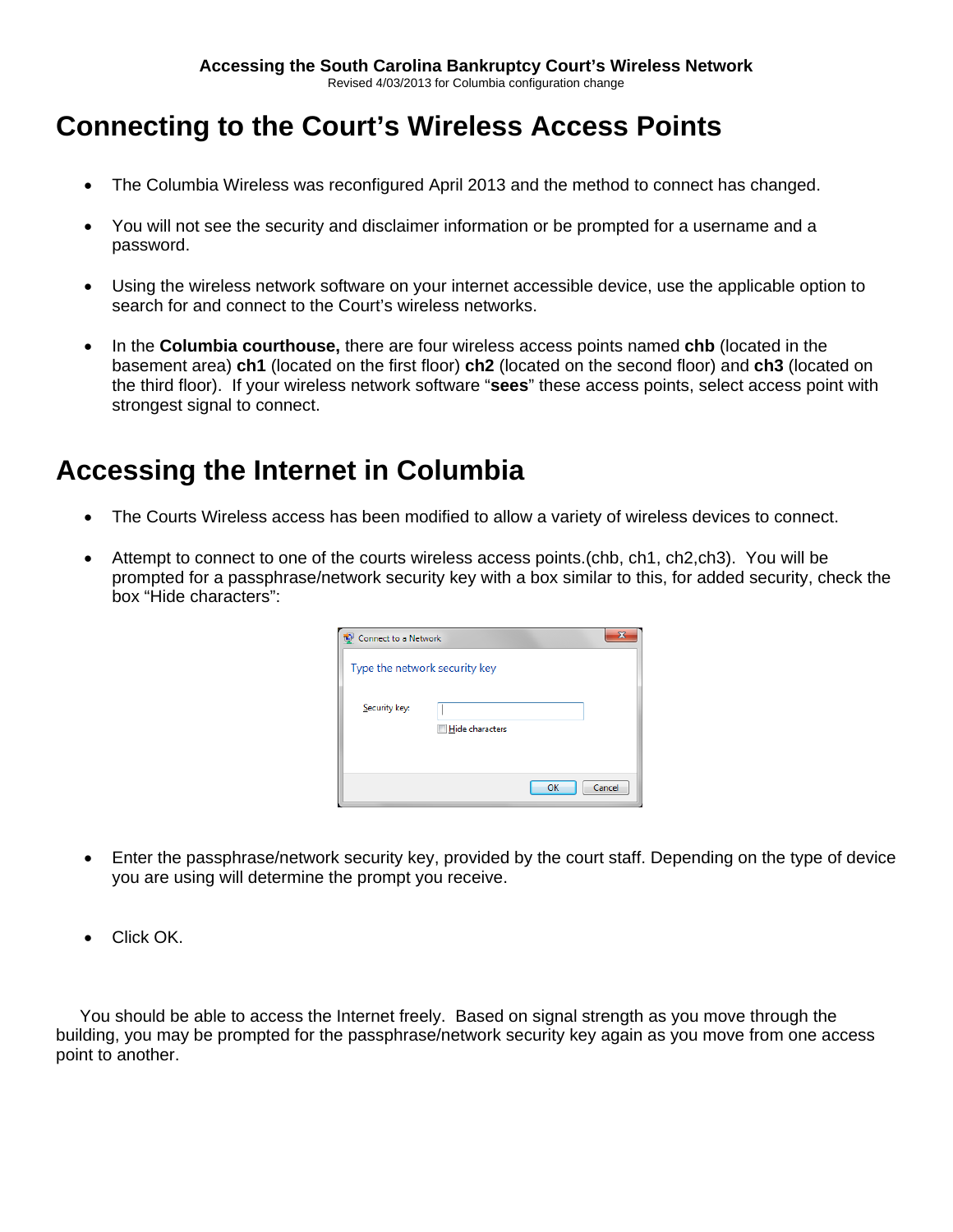# **Accessing the Internet in Greenville**

- The Advertised Wifi Network Name (SSID) is **FED\_ATTY**
- Access to the new network will require a passphrase (WEP key). The WEP key may be obtained by asking a member of the Bankruptcy Court staff.
- After you have successfully connected to the court's wireless access point, launch your preferred web browser.
- The first time you establish a browser session through the court's wireless access point you will be presented with a splash screen which will require acknowledgment that each individual user accepts responsibility for his/her equipment as a result of accessing the Internet via this connection method.